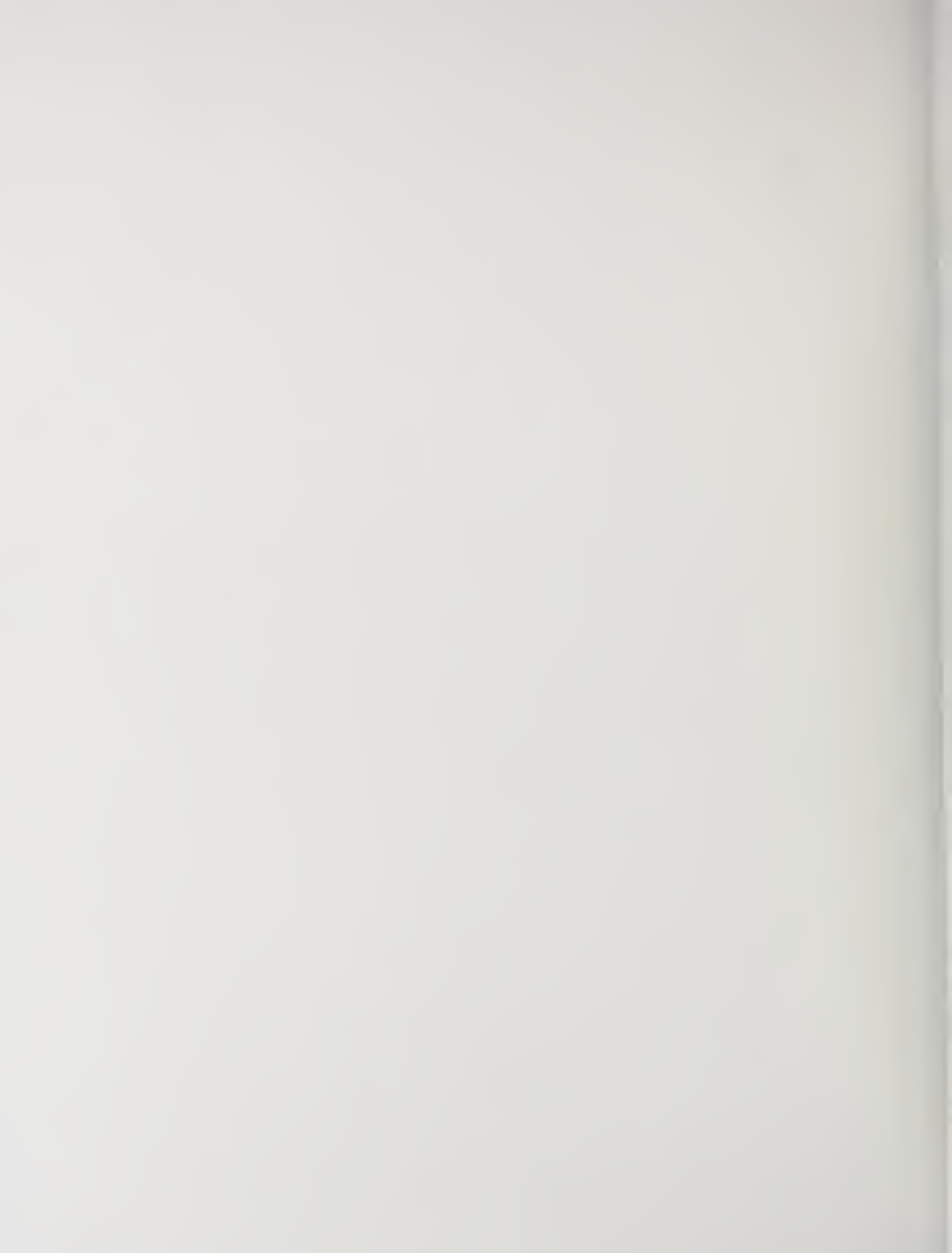## Federal Implementation Guideline for Electronic Data Interchange

ASC X12 003040 Transaction Set 864 Text Message

## Implementation Convention

Electronic Commerce Acquisition Program Management Office Standard Management Committee - Secretariat National Institute of Standards and Technology Gaithersburg, MD 20899-0001

Editor: Dr. Jean-Philippe Favreau

March 1997



U.S. DEPARTMENT OF COMMERCE William M. Daley, Secretary

Technology Administration Mary L. Good, Under Secretary for Technology

National Institute of Standards and Technology Arati Prabhakar, Director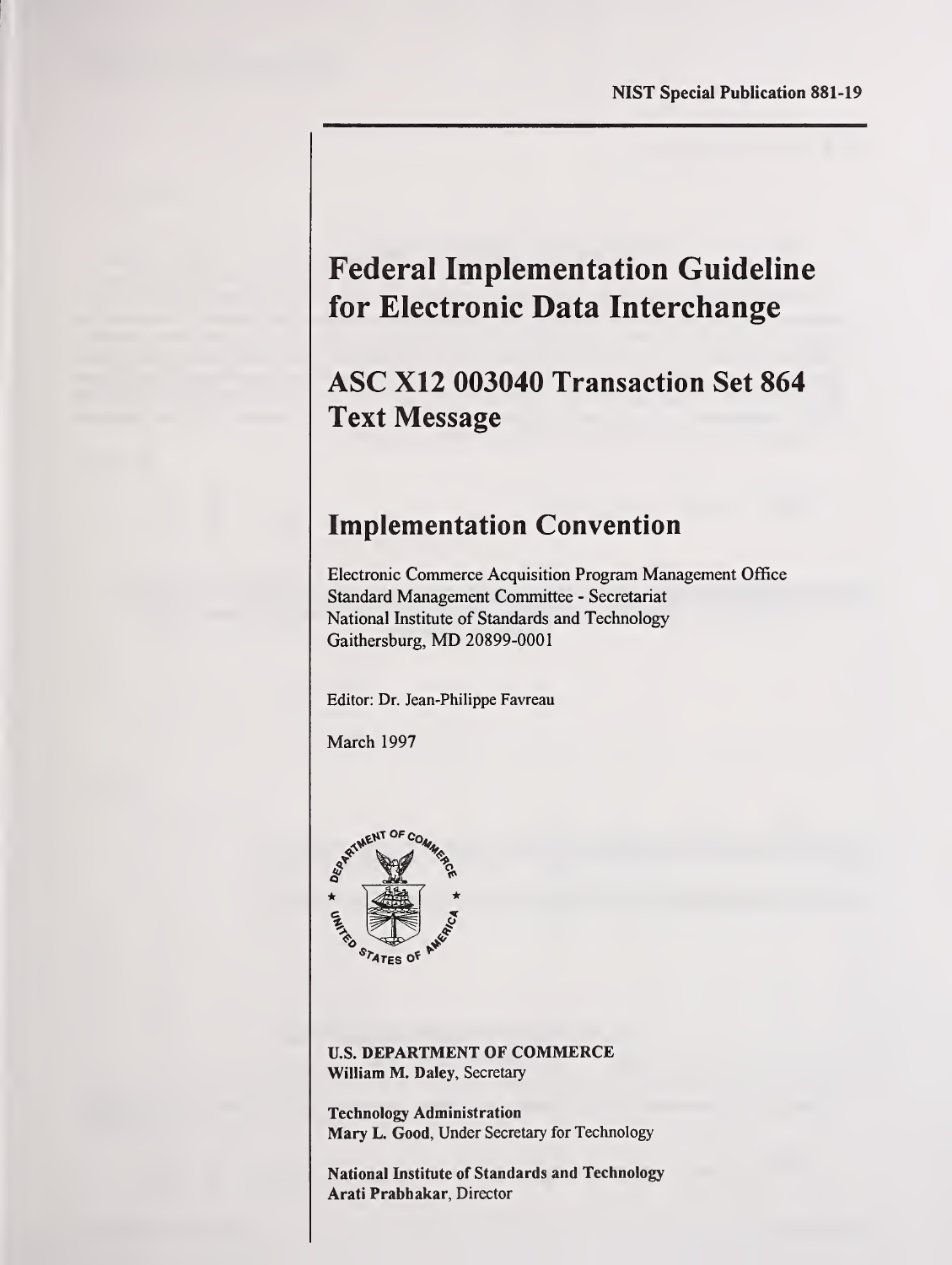#### Reports on Information Technology

The National Institute of Standards and Technology (NIST)'s Information Technology Laboratory (ITL) develops standards and guidelines, provides technical assistance, and conducts research for computers and resources. As part of the overall federal effort to establish a single face to industry for conducting electronic commerce, ITL has been designated as the organization responsible for coordinating the development of Federal Implementation Conventions (ICs) for Electronic Data Interchange (EDI). ICs are defined by functional-area experts who create and select options from standard EDI Transaction Sets to yield the implementations to be used for practical EDI. These ICs are made available to federal agencies and industry by electronic means and this Special Publication Series.

#### National Institute of Standards and Technology Special Publication 881-19 Natl. Inst. Stand. Technol. Spec. Publ. 881-19, 14 pages (March 1997) CODEN: NSPUE2

#### U.S. GOVERNMENT PRINTING OFFICE WASHINGTON: 1997

For sale by the Superintendent of Documents, U.S. Government Printing Office, Washington, DC 20402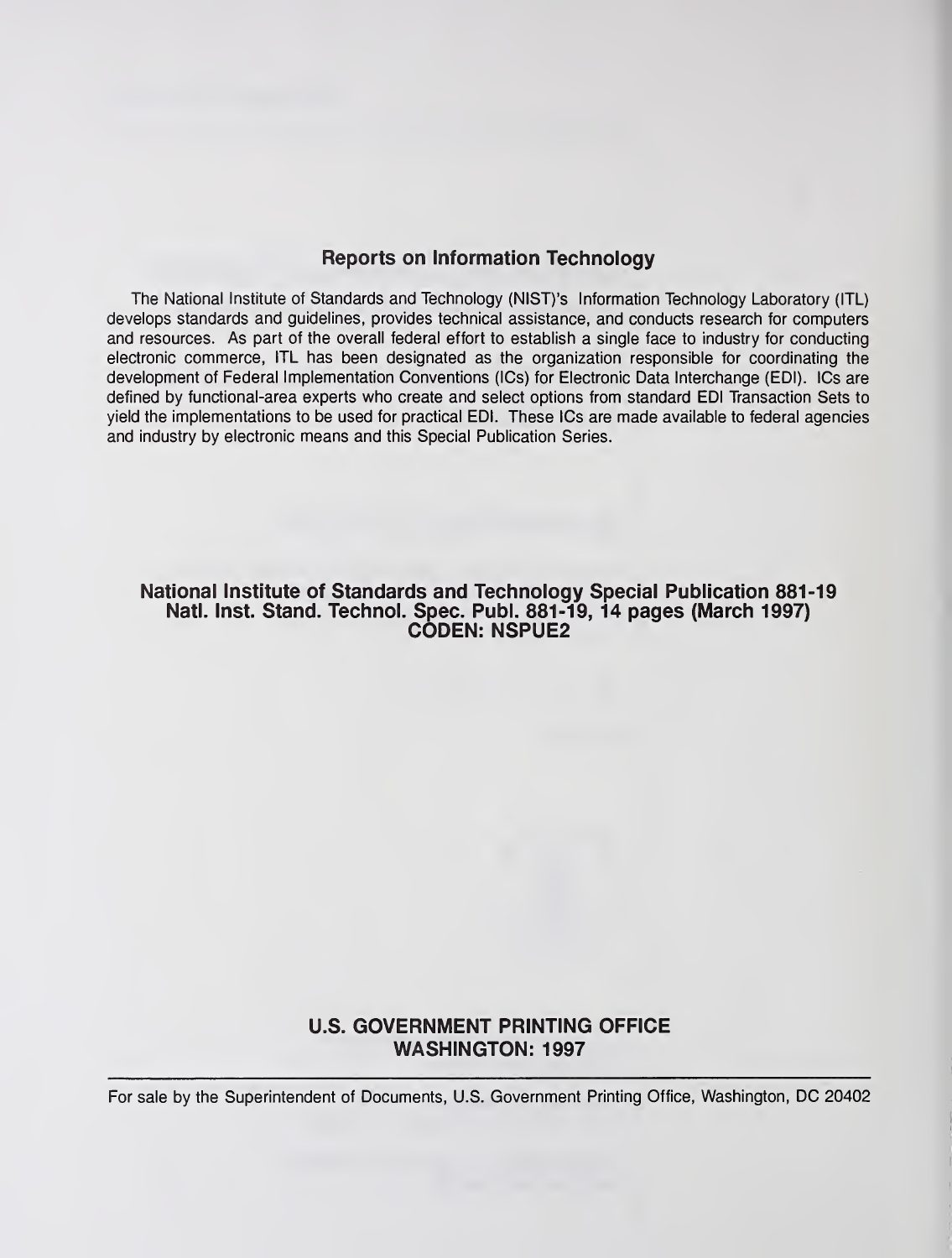## Functional Group ID= $TX$

#### Introduction:

This Draft Standard for Trial Use contains the format and establishes the data content of the Text Message Transaction Set (864) for use within the context of an Electronic Data Interchange (EDI) environment. The transaction set can be used to provide users with a capability to electronically move messages, contracts, explanations, and other one-time communications. It is the intent of this transaction set to provide electronic communication (messages) for people, not for computer processing. The use of the transaction set to transmit quasi or unique transaction set standards is discouraged. The use of the Text Message transaction set demands of the sender certain detailed information about the recipient. The transaction set's purpose is to provide communication to the recipient in some human-readable form. The recipient's network will dictate what capabilities are available for delivery of the information. It is the responsibility of the sender to obtain this information and include it in the transmission.

#### Heading:

|     | Pos.<br>$\underline{\mathbf{N}\mathbf{0}}$<br>010 | Seg.<br>$rac{ID}{ST}$ | <b>Name</b><br><b>Transaction Set Header</b> | Req.<br>Des.<br>M | Max.Use        | Loop<br><b>Repeat</b> | <b>Notes and</b><br><b>Comments</b> |
|-----|---------------------------------------------------|-----------------------|----------------------------------------------|-------------------|----------------|-----------------------|-------------------------------------|
|     | 020                                               | <b>BMG</b>            | Beginning Segment For Text Message           | M                 |                |                       |                                     |
|     | 030                                               | <b>DTM</b>            | Date/Time/Period                             | $\mathbf O$       | 10             |                       |                                     |
|     | 040                                               | N1                    | LOOP ID N1<br>Name                           | $\mathbf O$       |                | -283.                 |                                     |
| N/U | 050                                               | N <sub>2</sub>        | <b>Additional Name Information</b>           | $\Omega$          | $\overline{2}$ |                       |                                     |
| N/U | 060                                               | N <sub>3</sub>        | <b>Address Information</b>                   | $\Omega$          | $\overline{2}$ |                       |                                     |
| N/U | 070                                               | N <sub>4</sub>        | Geographic Location                          | $\Omega$          |                |                       |                                     |
|     | 080                                               | <b>REF</b>            | Reference Numbers                            | $\Omega$          | 12             |                       |                                     |
|     | 090                                               | PER                   | <b>Administrative Communications Contact</b> | $\mathbf O$       | 3              |                       |                                     |

#### Detail:

|     | Pos.<br>$\underline{\mathbf{No}}$ . | Seg.<br>$\underline{\mathbf{ID}}$ | <b>Name</b>                                      | Req.<br>Des. | Max.Use        | Loop<br><b>Repeat</b> | <b>Notes and</b><br><b>Comments</b> |
|-----|-------------------------------------|-----------------------------------|--------------------------------------------------|--------------|----------------|-----------------------|-------------------------------------|
|     | 010                                 | <b>MIT</b>                        | <b>BERTH THE STATE</b><br>Message Identification | M            |                |                       |                                     |
| N/U | 020                                 | N1                                | PORDER<br>Name                                   | O            |                | 863.                  |                                     |
| N/U | 030                                 | N <sub>2</sub>                    | <b>Additional Name Information</b>               | O            | $\overline{2}$ |                       |                                     |
| N/U | 040                                 | N <sub>3</sub>                    | Address Information                              | O            | $\overline{2}$ |                       |                                     |
| N/U | 050                                 | N <sub>4</sub>                    | Geographic Location                              | $\Omega$     |                |                       |                                     |
| N/U | 060                                 | <b>REF</b>                        | Reference Numbers                                | $\Omega$     | 12             |                       |                                     |
| N/U | 070                                 | PER                               | <b>Administrative Communications Contact</b>     | $\Omega$     | 3              |                       |                                     |
|     | 080                                 | <b>MSG</b>                        | Message Text                                     | M            | 100000         |                       |                                     |

#### Summary:

| Pos. | Seg.      |                                | Req. |         | <b>Loop</b>   | <b>Notes and</b> |
|------|-----------|--------------------------------|------|---------|---------------|------------------|
| No.  | ID        | <b>Name</b>                    | Des. | Max.Use | <b>Repeat</b> | <b>Comments</b>  |
| 010  | <b>SE</b> | <b>Transaction Set Trailer</b> | M    |         |               |                  |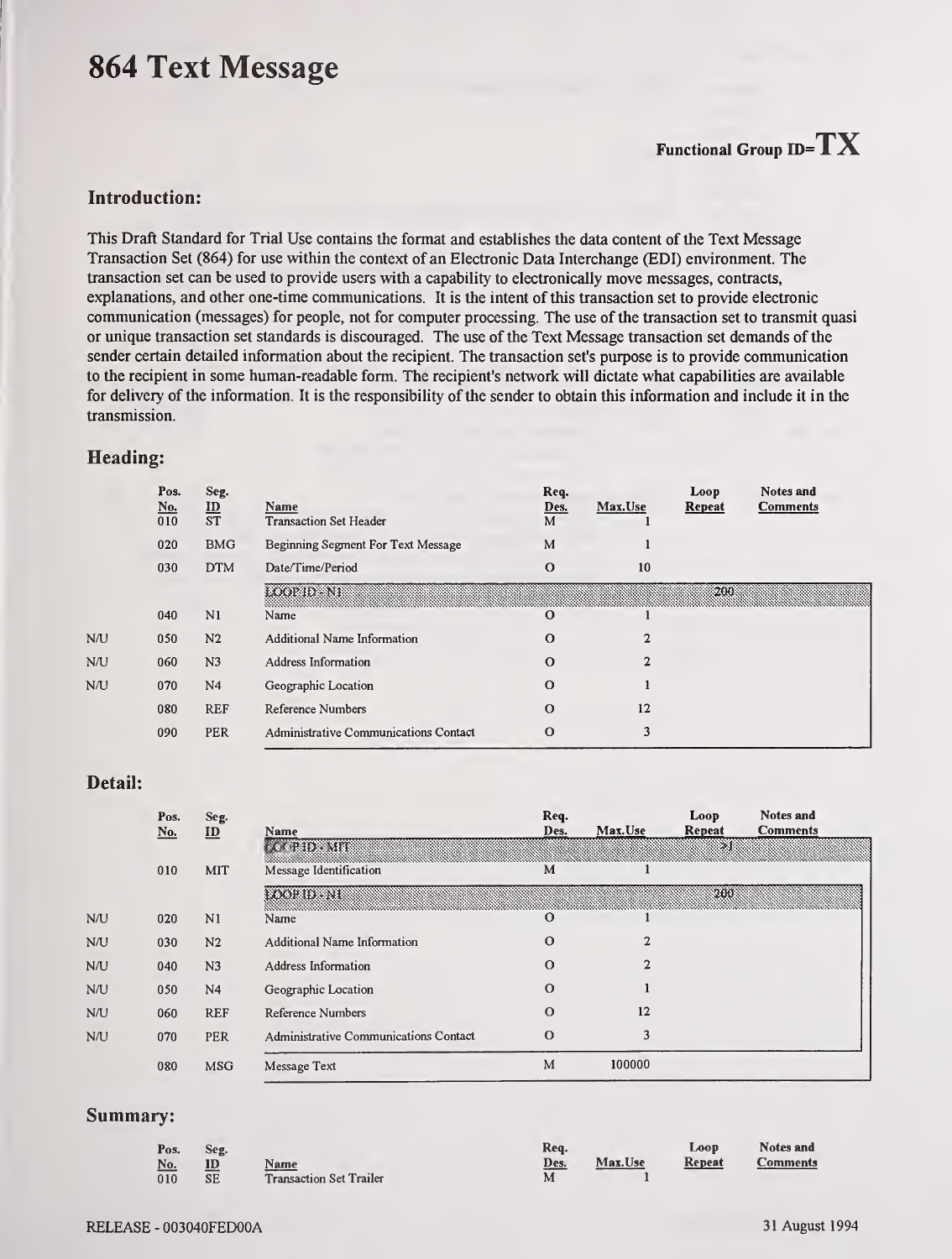| Segment:               | <b>ST</b> Transaction Set Header                                                                                                                                                                                |
|------------------------|-----------------------------------------------------------------------------------------------------------------------------------------------------------------------------------------------------------------|
| <b>Position:</b>       | 010                                                                                                                                                                                                             |
| Loop:                  |                                                                                                                                                                                                                 |
| Level:                 | Heading                                                                                                                                                                                                         |
| Usage:                 | Mandatory                                                                                                                                                                                                       |
| Max Use:               |                                                                                                                                                                                                                 |
| <b>Purpose:</b>        | To indicate the start of a transaction set and to assign a control number                                                                                                                                       |
| <b>Syntax Notes:</b>   |                                                                                                                                                                                                                 |
| <b>Semantic Notes:</b> | The transaction set identifier (ST01) used by the translation routines of the<br>interchange partners to select the appropriate transaction set definition (e.g., 810)<br>selects the Invoice Transaction Set). |

Comments:

#### Data Element Summary

|                 | Ref.             | Data           |                      |                                                                            |   |                   |     |
|-----------------|------------------|----------------|----------------------|----------------------------------------------------------------------------|---|-------------------|-----|
|                 | Des.             | <b>Element</b> | <b>Name</b>          |                                                                            |   | <b>Attributes</b> |     |
| <b>Must Use</b> | <b>ST01</b>      | 143            |                      | <b>Transaction Set Identifier Code</b>                                     | M |                   | 3/3 |
|                 |                  |                |                      | Code uniquely identifying a Transaction Set                                |   |                   |     |
|                 |                  |                | 864                  | X12.34 Text Message                                                        |   |                   |     |
| <b>Must Use</b> | ST <sub>02</sub> | 329            |                      | <b>Transaction Set Control Number</b>                                      | M | AN                | 4/9 |
|                 |                  |                |                      | Identifying control number that must be unique within the transaction set  |   |                   |     |
|                 |                  |                |                      | functional group assigned by the originator for a transaction set          |   |                   |     |
|                 |                  |                |                      | A unique number assigned to this transaction set for control purposes.     |   |                   |     |
|                 |                  |                | appears in the SE02. | Usually assigned by the translation software. This is the same number that |   |                   |     |
|                 |                  |                |                      |                                                                            |   |                   |     |

 $\bar{z}$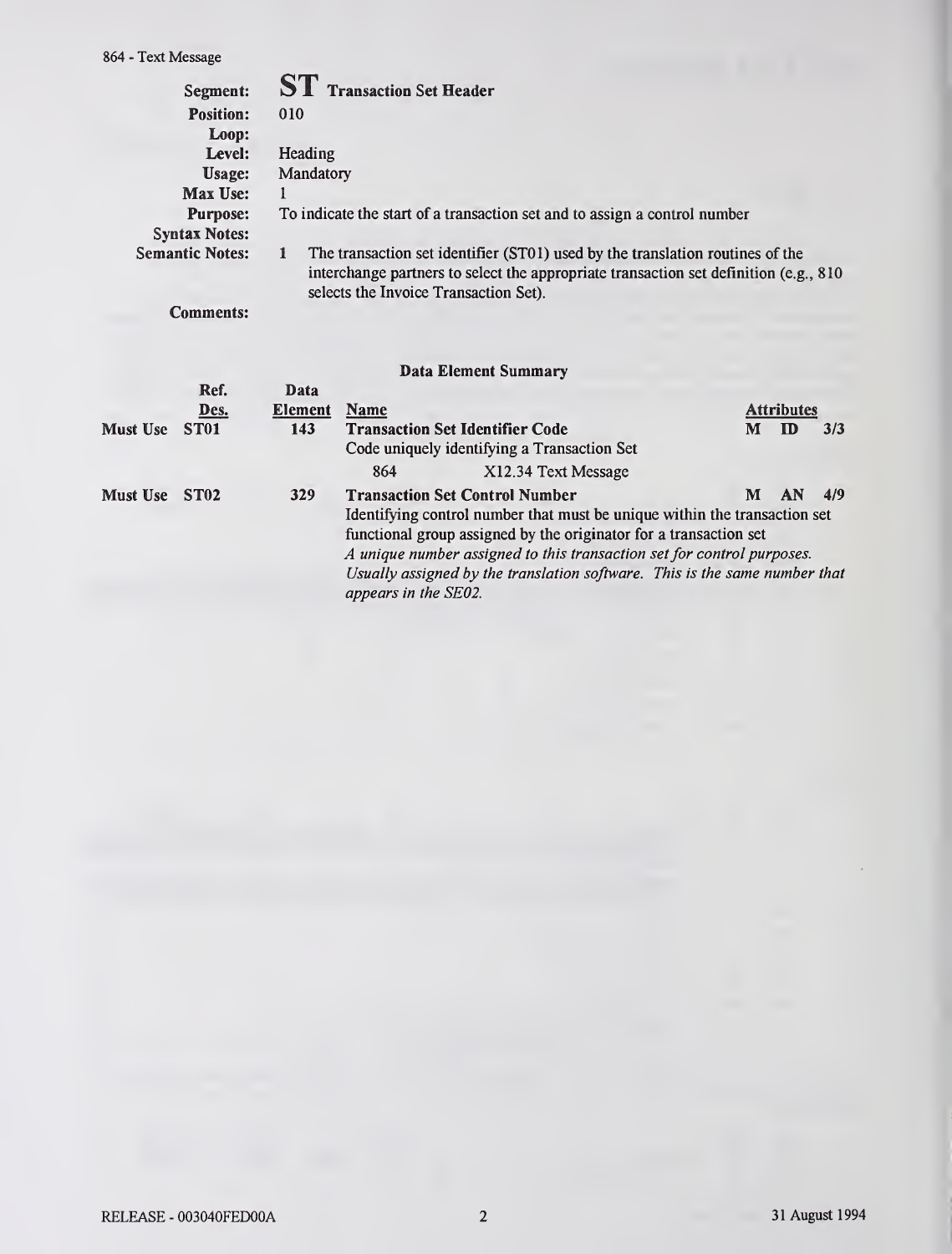| Segment:               | <b>BMG</b> Beginning Segment For Text Message               |
|------------------------|-------------------------------------------------------------|
| <b>Position:</b>       | 020                                                         |
| Loop:                  |                                                             |
| Level:                 | Heading                                                     |
| <b>Usage:</b>          | Mandatory                                                   |
| <b>Max Use:</b>        |                                                             |
| <b>Purpose:</b>        | To indicate the beginning of a Text Message Transaction Set |
| <b>Syntax Notes:</b>   |                                                             |
| <b>Semantic Notes:</b> |                                                             |
| <b>Comments:</b>       | BMG02 contains the message subject.<br>1                    |

### Data Element Summary

| <b>Must Use</b> | Ref.<br>Des.<br>BMG01 | Data<br><b>Element</b><br>353 | <b>Name</b><br><b>Transaction Set Purpose Code</b> | <b>Attributes</b><br>2/2<br>M<br>ID<br>Code identifying purpose of transaction set   |
|-----------------|-----------------------|-------------------------------|----------------------------------------------------|--------------------------------------------------------------------------------------|
|                 |                       |                               | 00 <sup>°</sup>                                    | Original                                                                             |
|                 |                       |                               |                                                    | Use to indicate an original transmittal.                                             |
|                 |                       |                               | 01                                                 | Cancellation                                                                         |
|                 |                       |                               |                                                    | Use to indicate the cancellation of a previously<br>transmitted message text.        |
|                 |                       |                               | 07                                                 | Duplicate                                                                            |
|                 |                       |                               |                                                    | use to indicate the re-transmission of a previously<br>transmitted text information. |
|                 | <b>BMG02</b>          | 352                           | <b>Description</b>                                 | 1/80<br>AN<br>O                                                                      |
|                 |                       |                               |                                                    | A free-form description to clarify the related data elements and their content       |
|                 |                       |                               |                                                    | Use to provide a brief overall subject of the text message.                          |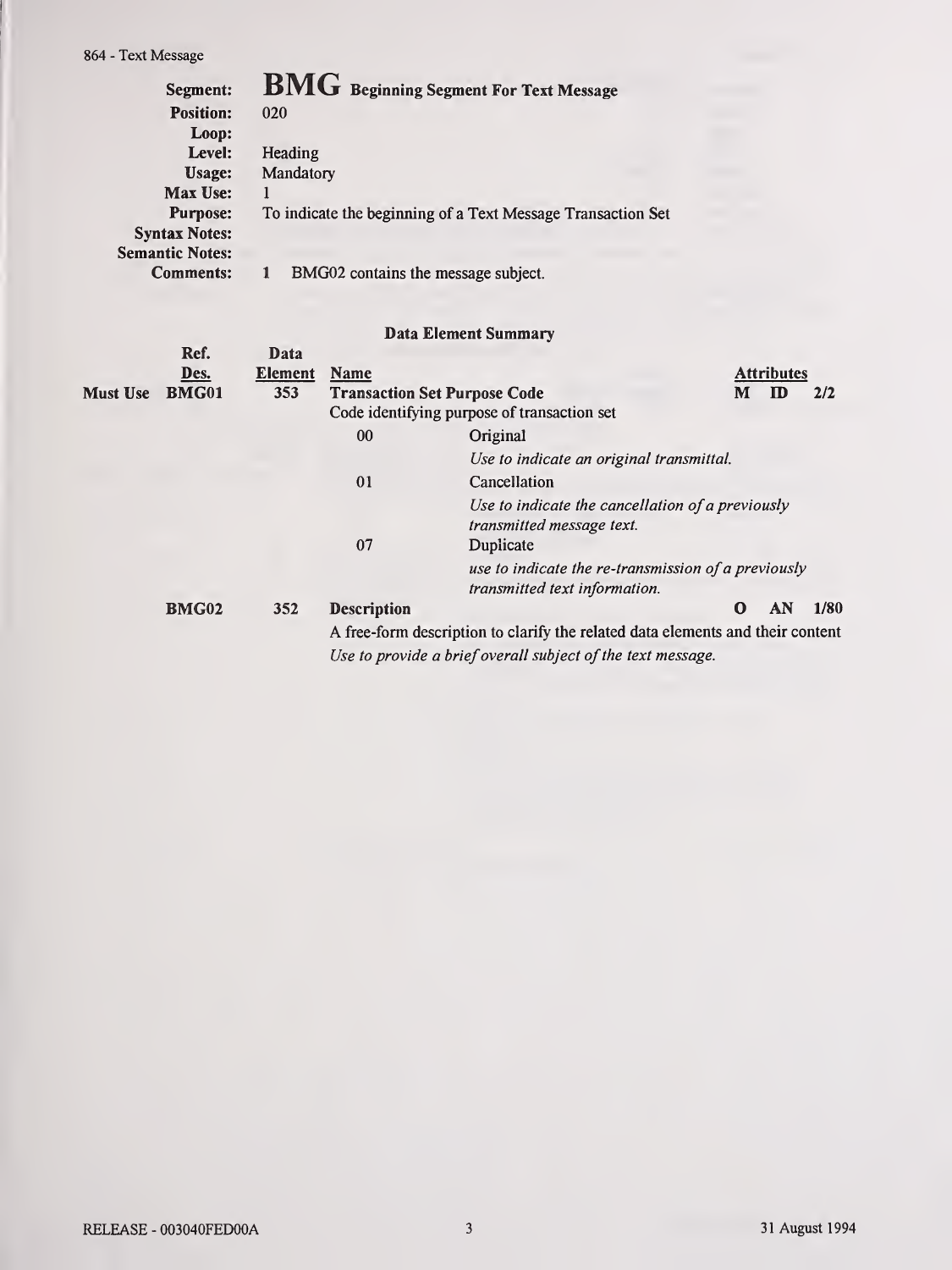| Segment:               | <b>DTM</b> Date/Time/Period                                                      |
|------------------------|----------------------------------------------------------------------------------|
| <b>Position:</b>       | 030                                                                              |
| Loop:                  |                                                                                  |
| Level:                 | Heading                                                                          |
| <b>Usage:</b>          | Optional                                                                         |
| <b>Max Use:</b>        | 10                                                                               |
| <b>Purpose:</b>        | To specify pertinent dates and times                                             |
| <b>Syntax Notes:</b>   | At least one of DTM02 DTM03 or DTM06 is required.                                |
|                        | If either DTM06 or DTM07 is present, then the other is required.<br>$\mathbf{2}$ |
| <b>Semantic Notes:</b> |                                                                                  |

Comments:

#### Data Element Summary

| <b>Must Use</b> | Ref.<br>Des.<br>DTM01 | Data<br><b>Element</b><br>374 | <b>Name</b><br><b>Date/Time Qualifier</b> | Code specifying type of date or time, or both date and time  | M | <b>Attributes</b> | 3/3 |  |
|-----------------|-----------------------|-------------------------------|-------------------------------------------|--------------------------------------------------------------|---|-------------------|-----|--|
|                 |                       |                               | 097                                       | <b>Transaction Creation</b>                                  |   |                   |     |  |
|                 |                       |                               |                                           | Use to indicate the date the transaction set was<br>created. |   |                   |     |  |
|                 | DTM02                 | 373                           | <b>Date</b><br>Date (YYMMDD)              |                                                              | X | DT                | 6/6 |  |

 $\Delta$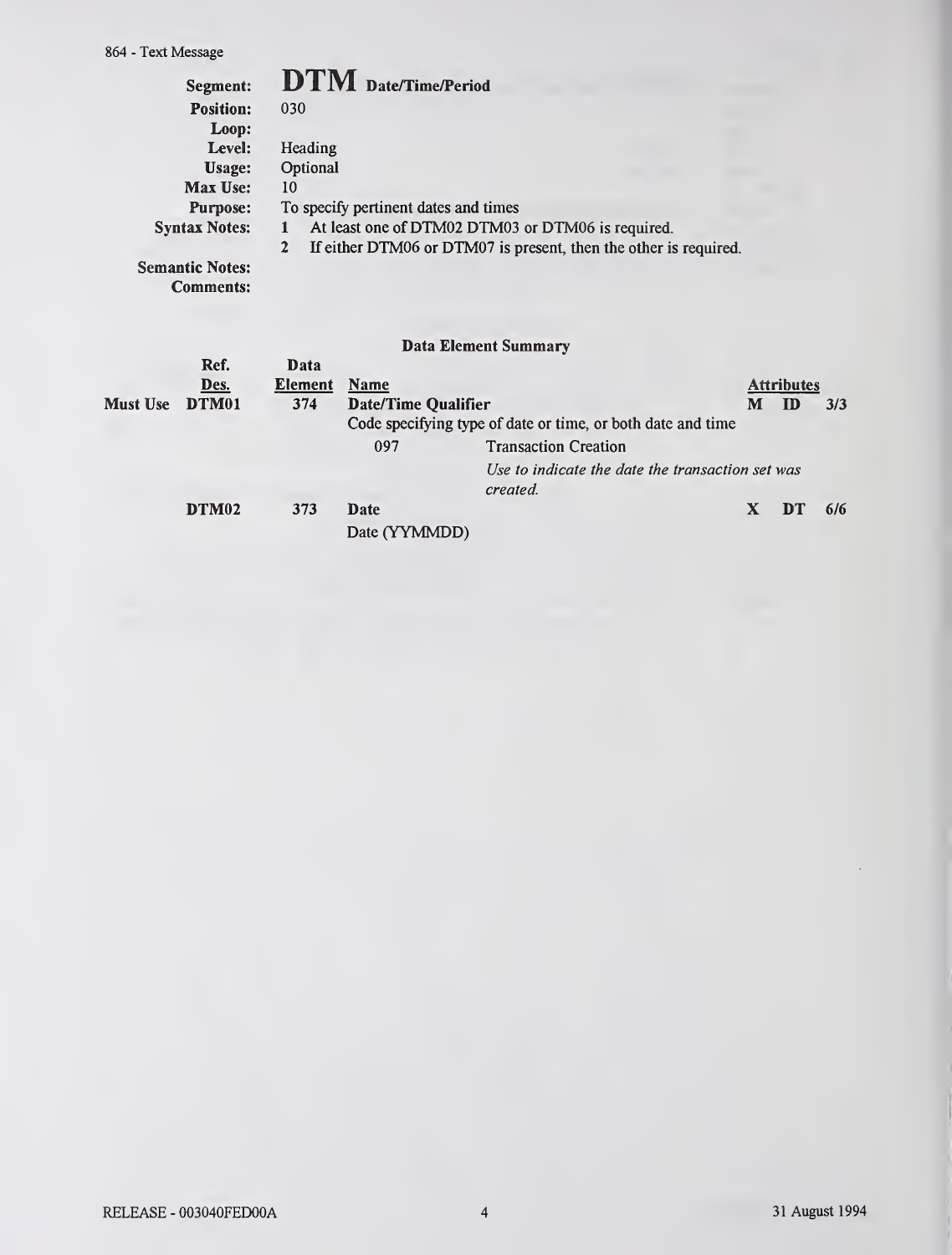|          | Segment:               | N1 Name        |                                                                                                                                               |                                                                                                                                        |   |                   |      |  |
|----------|------------------------|----------------|-----------------------------------------------------------------------------------------------------------------------------------------------|----------------------------------------------------------------------------------------------------------------------------------------|---|-------------------|------|--|
|          | <b>Position:</b>       | 040            |                                                                                                                                               |                                                                                                                                        |   |                   |      |  |
|          | N1<br>Loop:            |                |                                                                                                                                               |                                                                                                                                        |   |                   |      |  |
|          | Level:                 | Heading        |                                                                                                                                               |                                                                                                                                        |   |                   |      |  |
|          | Usage:                 | Optional       |                                                                                                                                               |                                                                                                                                        |   |                   |      |  |
|          | Max Use:               | L              |                                                                                                                                               |                                                                                                                                        |   |                   |      |  |
|          | <b>Purpose:</b>        |                |                                                                                                                                               | To identify a party by type of organization, name, and code                                                                            |   |                   |      |  |
|          | <b>Syntax Notes:</b>   | 1              |                                                                                                                                               | At least one of N102 or N103 is required.                                                                                              |   |                   |      |  |
|          |                        | $\mathbf{2}$   |                                                                                                                                               | If either N103 or N104 is present, then the other is required.                                                                         |   |                   |      |  |
|          | <b>Semantic Notes:</b> |                |                                                                                                                                               |                                                                                                                                        |   |                   |      |  |
|          | <b>Comments:</b>       | $\mathbf{1}$   |                                                                                                                                               | This segment, used alone, provides the most efficient method of providing                                                              |   |                   |      |  |
|          |                        |                |                                                                                                                                               | organizational identification. To obtain this efficiency the "ID Code" (N104) must                                                     |   |                   |      |  |
|          |                        | $\overline{2}$ |                                                                                                                                               | provide a key to the table maintained by the transaction processing party.<br>N105 and N106 further define the type of entity in N101. |   |                   |      |  |
|          |                        |                |                                                                                                                                               |                                                                                                                                        |   |                   |      |  |
|          |                        |                |                                                                                                                                               |                                                                                                                                        |   |                   |      |  |
|          |                        |                |                                                                                                                                               | <b>Data Element Summary</b>                                                                                                            |   |                   |      |  |
|          | Ref.                   | <b>Data</b>    |                                                                                                                                               |                                                                                                                                        |   |                   |      |  |
|          | Des.                   | <b>Element</b> | <b>Name</b>                                                                                                                                   |                                                                                                                                        |   | <b>Attributes</b> |      |  |
| Must Use | N <sub>10</sub> 1      | 98             | <b>Entity Identifier Code</b><br>M<br>$\mathbf{D}$<br>2/2<br>Code identifying an organizational entity, a physical location, or an individual |                                                                                                                                        |   |                   |      |  |
|          |                        |                |                                                                                                                                               |                                                                                                                                        |   |                   |      |  |
|          |                        |                | <b>FR</b>                                                                                                                                     | <b>Message From</b>                                                                                                                    |   |                   |      |  |
|          |                        |                | <b>TO</b>                                                                                                                                     | Message To                                                                                                                             |   |                   |      |  |
|          | N103                   | 66             | <b>Identification Code Qualifier</b>                                                                                                          |                                                                                                                                        | X | ID                | 1/2  |  |
|          |                        |                |                                                                                                                                               | Code designating the system/method of code structure used for Identification                                                           |   |                   |      |  |
|          |                        |                | Code $(67)$                                                                                                                                   |                                                                                                                                        |   |                   |      |  |
|          |                        |                | 1                                                                                                                                             | D-U-N-S Number, Dun & Bradstreet                                                                                                       |   |                   |      |  |
|          |                        |                |                                                                                                                                               | Use when N101 cites code FR to cite a contractor                                                                                       |   |                   |      |  |
|          |                        |                |                                                                                                                                               | originating a text message. Use also when N101 cites                                                                                   |   |                   |      |  |
|          |                        |                |                                                                                                                                               | code TO to cite a Federal Agency known by its DUNS                                                                                     |   |                   |      |  |
|          |                        |                |                                                                                                                                               | number.                                                                                                                                |   |                   |      |  |
|          |                        |                | 10                                                                                                                                            | Department of Defense Activity Address Code<br>(DODAAC)                                                                                |   |                   |      |  |
|          |                        |                |                                                                                                                                               | Use when a Federal Agency is known only by its                                                                                         |   |                   |      |  |
|          |                        |                |                                                                                                                                               | DoDAAC or Civilian Agency Activity adress Code                                                                                         |   |                   |      |  |
|          |                        |                |                                                                                                                                               | when N101 cites either code FR or TO. Use of the                                                                                       |   |                   |      |  |
|          |                        |                |                                                                                                                                               | DUNS number is preferred.                                                                                                              |   |                   |      |  |
|          | N104                   | 67             | <b>Identification Code</b>                                                                                                                    |                                                                                                                                        | X | AN                | 2/17 |  |
|          |                        |                |                                                                                                                                               | Code identifying a party or other code                                                                                                 |   |                   |      |  |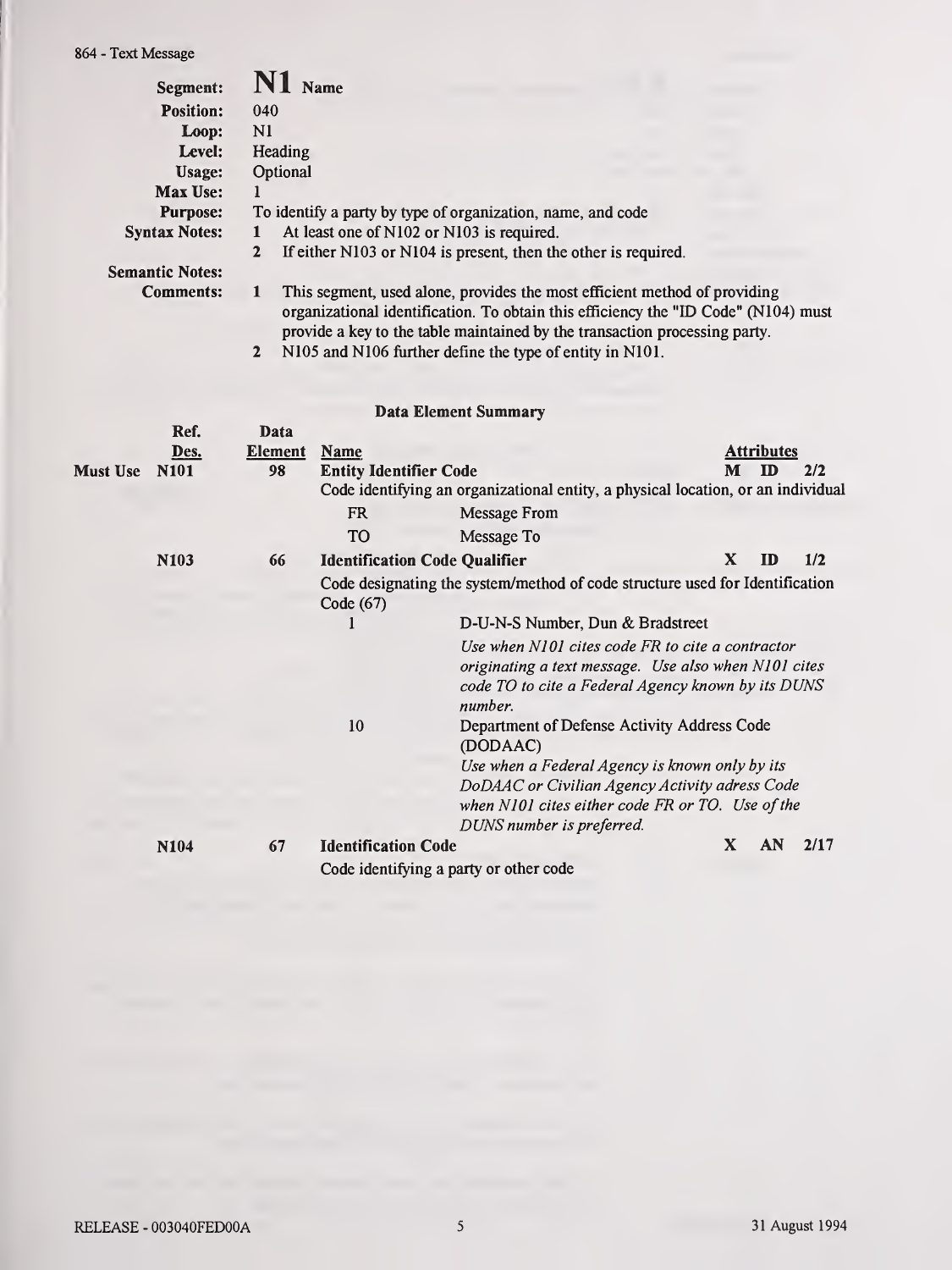| 864 - Text Message |                        |                |                                 |                                                                                                                                                                                                                                                                                               |   |                   |      |
|--------------------|------------------------|----------------|---------------------------------|-----------------------------------------------------------------------------------------------------------------------------------------------------------------------------------------------------------------------------------------------------------------------------------------------|---|-------------------|------|
|                    | Segment:               |                | <b>REF</b> Reference Numbers    |                                                                                                                                                                                                                                                                                               |   |                   |      |
|                    | <b>Position:</b>       | 080            |                                 |                                                                                                                                                                                                                                                                                               |   |                   |      |
|                    | Loop:                  | N1             |                                 |                                                                                                                                                                                                                                                                                               |   |                   |      |
|                    | Level:                 | Heading        |                                 |                                                                                                                                                                                                                                                                                               |   |                   |      |
|                    | <b>Usage:</b>          | Optional       |                                 |                                                                                                                                                                                                                                                                                               |   |                   |      |
|                    | <b>Max Use:</b>        | 12             |                                 |                                                                                                                                                                                                                                                                                               |   |                   |      |
|                    | <b>Purpose:</b>        |                | To specify identifying numbers. |                                                                                                                                                                                                                                                                                               |   |                   |      |
|                    | <b>Syntax Notes:</b>   | 1              |                                 | At least one of REF02 or REF03 is required.                                                                                                                                                                                                                                                   |   |                   |      |
|                    | <b>Semantic Notes:</b> |                |                                 |                                                                                                                                                                                                                                                                                               |   |                   |      |
|                    | <b>Comments:</b>       |                |                                 |                                                                                                                                                                                                                                                                                               |   |                   |      |
|                    | Notes:                 |                |                                 | 1. Use to identify a transaction set to which the text message applies.                                                                                                                                                                                                                       |   |                   |      |
|                    |                        |                |                                 | 2. Use also to provide a unique reference number for this transaction set.                                                                                                                                                                                                                    |   |                   |      |
|                    |                        |                |                                 | 3. There must be at least 2 occurrences of this REF segment with code TN and ME<br>cited in REF01 to identify the unique reference number of the transaction set to which<br>this message applies and to identify this transaction set.                                                       |   |                   |      |
|                    |                        |                |                                 | <b>Data Element Summary</b>                                                                                                                                                                                                                                                                   |   |                   |      |
|                    | Ref.                   | Data           |                                 |                                                                                                                                                                                                                                                                                               |   |                   |      |
|                    | Des.                   | <b>Element</b> | <b>Name</b>                     |                                                                                                                                                                                                                                                                                               |   | <b>Attributes</b> |      |
| <b>Must Use</b>    | <b>REF01</b>           | 128            |                                 | <b>Reference Number Qualifier</b><br>Code qualifying the Reference Number.                                                                                                                                                                                                                    | M | $\mathbf{D}$      | 2/2  |
|                    |                        |                | <b>ME</b>                       | Message Address or ID                                                                                                                                                                                                                                                                         |   |                   |      |
|                    |                        |                | TN                              | Use to indicate the unique reference number of this<br>transaction set. When this 864 transaction set refers to<br>another 864 transaction set, use another iteration of<br>the REF segment with code TN to identify the other<br>864 transaction set.<br><b>Transaction Reference Number</b> |   |                   |      |
|                    |                        |                |                                 | Use to indicate the unique reference number of the<br>transaction set to which this text message applies. Cite<br>the reference number in the REF02 and identify the<br>transaction set in REF03.                                                                                             |   |                   |      |
|                    |                        |                | W7                              | Commercial and Government Entity (CAGE) Code                                                                                                                                                                                                                                                  |   |                   |      |
|                    |                        |                |                                 | Use, as applicable, to identify the code of a party other<br>than a Federal Agency, either originating or receiving<br>the text message.                                                                                                                                                      |   |                   |      |
|                    | <b>REF02</b>           | 127            | <b>Reference Number</b>         |                                                                                                                                                                                                                                                                                               | X | <b>AN</b>         | 1/30 |
|                    |                        |                |                                 | Reference number or identification number as defined for a particular<br>Transaction Set, or as specified by the Reference Number Qualifier.<br>1. When transmitting the unique reference number of an 810 transaction set,<br>cite the number in BIG02 of the 810 transaction set.           |   |                   |      |
|                    |                        |                | code 1 in TRN01.                | 2. When transmitting the unique reference number of an 820 transaction set,<br>cite the number in the TRN02 of the 820 transation set that is qualified by                                                                                                                                    |   |                   |      |

3. When transmitting the unique reference number of an 824 transaction set, cite the number in the BGN02 of the 824 transaction set.

4. When transmitting the unique reference number of an 832 transaction set, cite the number in teh BCT02 of the 832 transaction set.

5. When transmitting the unique reference number of an 836 transaction set, cite the number in the  $BCO10$  of the 836 transaction set.

6 31 August 1994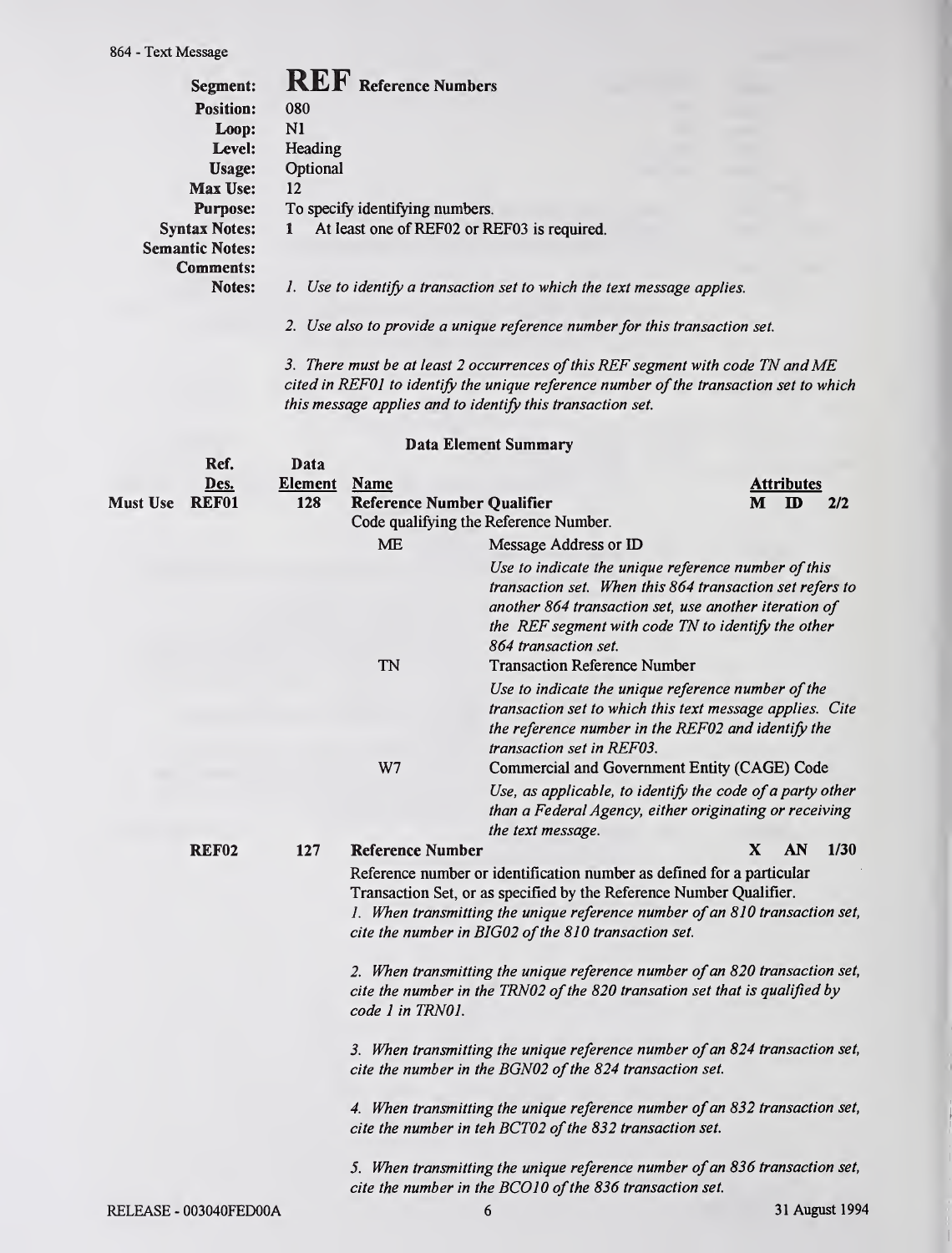6. When transmitting the unique reference number of an 838 transaction set, cite the number in the BTP02 of the 838 transaction set.

7. When transmitting the unique reference number of an 840 transaction set, cite the number in the  $BQT02$  of the 840 transaction set.

8. When transmitting the unique reference number of an 841 transaction set, cite the number in the SPI02 of the 841 transaction set.

9. When transmitting the unique reference number of an 843 transaction set, cite the number in the REF02 (1/REF/050) of the 843 transaction set that is qualified by code PR in REFOl.

10. When transmitting the unique reference number of an 850 transaction set, cite the number in BEG03 of the 850 transaction set. If a number is cited in both BEG03 adn BEG04 of the 850 transaction set, concatencate these numbers.

11. When transmitting the unique reference number of an 855 transaction set, cite the number in BAK03 of the 855 transaction set.

12. When transmitting the unique reference number of an 856 transaction set, cite the number in  $BSN02$  of the  $856$  transaction set.

13. When transmitting the unique reference number of an 864 transaction set, cite the number in REF02 (1/REF/080) of the 864 transaction set that is qualified by code ME in REFOl.

REF03 <sup>352</sup> Description X AN 1/80

A free-form description to clarify the related data elements and their content Use to identify the transaction set applicable to the unique reference number cited in REF02, e.g. 810 Invoice (Commercial Invoice) transaction set, 838 Trading Partner Profile (Registration) transaction set, etc.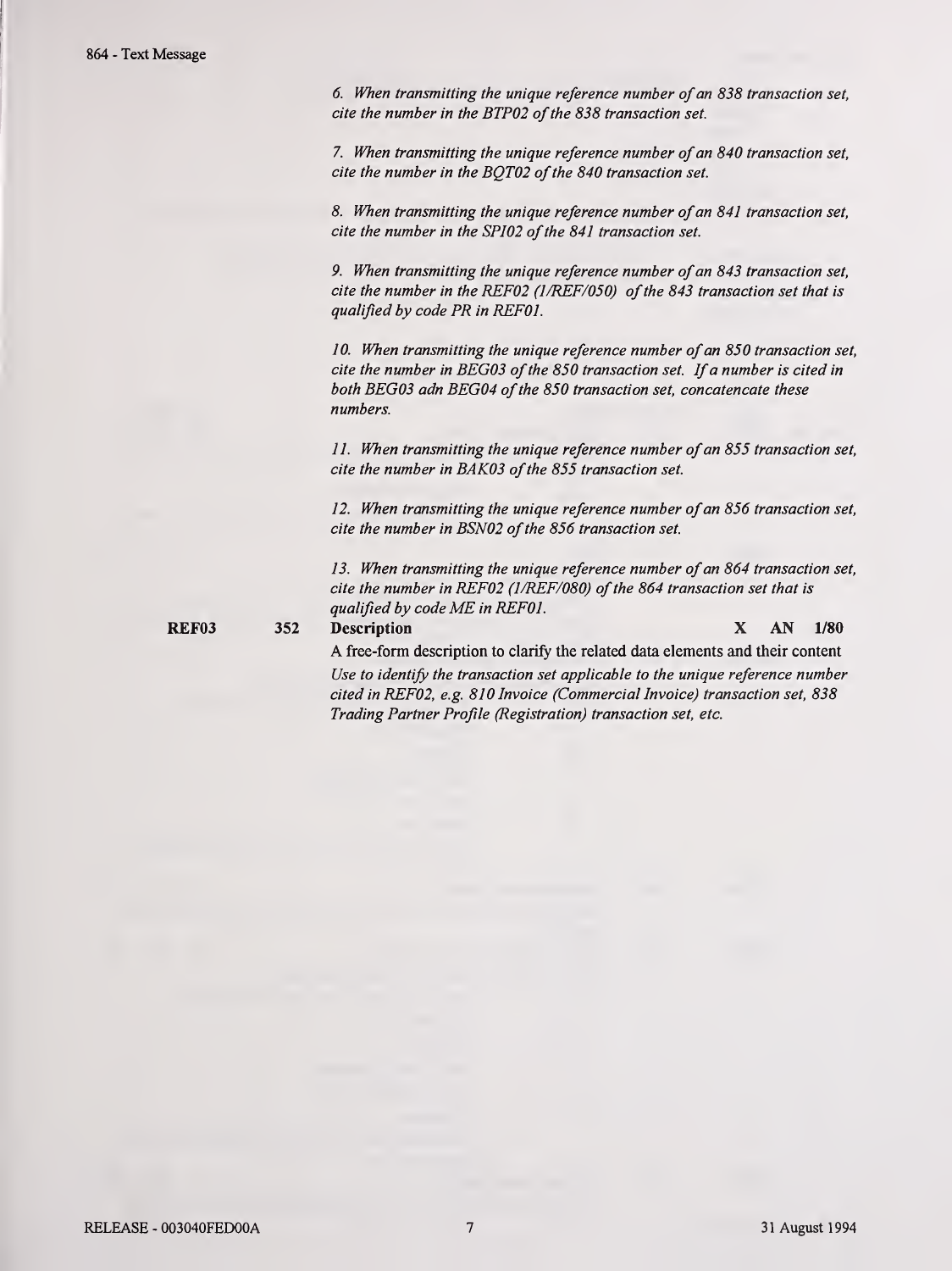| Segment:               | <b>PER</b> Administrative Communications Contact                                           |
|------------------------|--------------------------------------------------------------------------------------------|
| <b>Position:</b>       | 090                                                                                        |
| Loop:                  | N1                                                                                         |
| Level:                 | Heading                                                                                    |
| Usage:                 | Optional                                                                                   |
| <b>Max Use:</b>        | 3                                                                                          |
| <b>Purpose:</b>        | To identify a person or office to whom administrative communications should be<br>directed |
| <b>Syntax Notes:</b>   | If either PER03 or PER04 is present, then the other is required.<br>1                      |
|                        | If either PER05 or PER06 is present, then the other is required.<br>$\boldsymbol{2}$       |
| <b>Semantic Notes:</b> |                                                                                            |
| <b>Comments:</b>       |                                                                                            |

|  | <b>Data Element Summary</b> |
|--|-----------------------------|
|  |                             |

| Ref.                     | <b>Data</b>    |                              |                                                                                                                                                                                                       |              |                   |                |
|--------------------------|----------------|------------------------------|-------------------------------------------------------------------------------------------------------------------------------------------------------------------------------------------------------|--------------|-------------------|----------------|
| <u>Des.</u>              | <b>Element</b> | <b>Name</b>                  |                                                                                                                                                                                                       |              | <b>Attributes</b> |                |
| <b>Must Use</b><br>PER01 | 366            | <b>Contact Function Code</b> |                                                                                                                                                                                                       | M            | $\mathbf{D}$      | 2/2            |
|                          |                |                              | Code identifying the major duty or responsibility of the person or group                                                                                                                              |              |                   |                |
|                          |                | named<br>IC                  | <b>Information Contact</b>                                                                                                                                                                            |              |                   |                |
|                          |                |                              |                                                                                                                                                                                                       |              |                   |                |
|                          |                |                              | Use to indicate a point of contact for this transaction<br>set.                                                                                                                                       |              |                   |                |
| <b>PER02</b>             | 93             | <b>Name</b>                  |                                                                                                                                                                                                       | O            | <b>AN</b>         | 1/35           |
|                          |                | Free-form name               |                                                                                                                                                                                                       |              |                   |                |
|                          |                |                              | Cite the last name followed by the first name. Do not truncate the last name<br>if the whole is greater than 35 characters. Instead, truncate the first name or<br>use the initial of the first name. |              |                   |                |
| <b>PER03</b>             | 365            |                              | <b>Communication Number Qualifier</b>                                                                                                                                                                 | X            | $\mathbf{D}$      | 2/2            |
|                          |                |                              | Code identifying the type of communication number                                                                                                                                                     |              |                   |                |
|                          |                | <b>ED</b>                    | Electronic Data Interchange Access Number                                                                                                                                                             |              |                   |                |
|                          |                | <b>EM</b>                    | <b>Electronic Mail</b>                                                                                                                                                                                |              |                   |                |
|                          |                | <b>FX</b>                    | Facsimile                                                                                                                                                                                             |              |                   |                |
|                          |                | IT                           | <b>International Telephone</b>                                                                                                                                                                        |              |                   |                |
|                          |                |                              | Inlcude country code.                                                                                                                                                                                 |              |                   |                |
|                          |                | TE                           | Telephone                                                                                                                                                                                             |              |                   |                |
|                          |                |                              | Use to indicate the commercial telephone number of<br>the named party.                                                                                                                                |              |                   |                |
| <b>PER04</b>             | 364            | <b>Communication Number</b>  |                                                                                                                                                                                                       | $\mathbf{X}$ | AN                | 1/80           |
|                          |                | applicable                   | Complete communications number including country or area code when                                                                                                                                    |              |                   |                |
| <b>PER05</b>             | 365            |                              | <b>Communication Number Qualifier</b>                                                                                                                                                                 | X            | $\mathbf{D}$      | 2/2            |
|                          |                |                              | Code identifying the type of communication number                                                                                                                                                     |              |                   |                |
|                          |                | <b>ED</b>                    | Electronic Data Interchange Access Number                                                                                                                                                             |              |                   |                |
|                          |                | <b>EM</b>                    | <b>Electronic Mail</b>                                                                                                                                                                                |              |                   |                |
|                          |                | <b>FX</b>                    | Facsimile                                                                                                                                                                                             |              |                   |                |
|                          |                | IT                           | <b>International Telephone</b>                                                                                                                                                                        |              |                   |                |
|                          |                |                              | Include country code.                                                                                                                                                                                 |              |                   |                |
|                          |                | TE                           | Telephone                                                                                                                                                                                             |              |                   |                |
|                          |                |                              | Use to indicate the commercial telephone number of<br>the named party.                                                                                                                                |              |                   |                |
| <b>PER06</b>             | 364            | <b>Communication Number</b>  |                                                                                                                                                                                                       | $\mathbf{X}$ | <b>AN</b>         | 1/80           |
|                          |                |                              | Complete communications number including country or area code when                                                                                                                                    |              |                   |                |
| RELEASE - 003040FED00A   |                |                              | $\bf 8$                                                                                                                                                                                               |              |                   | 31 August 1994 |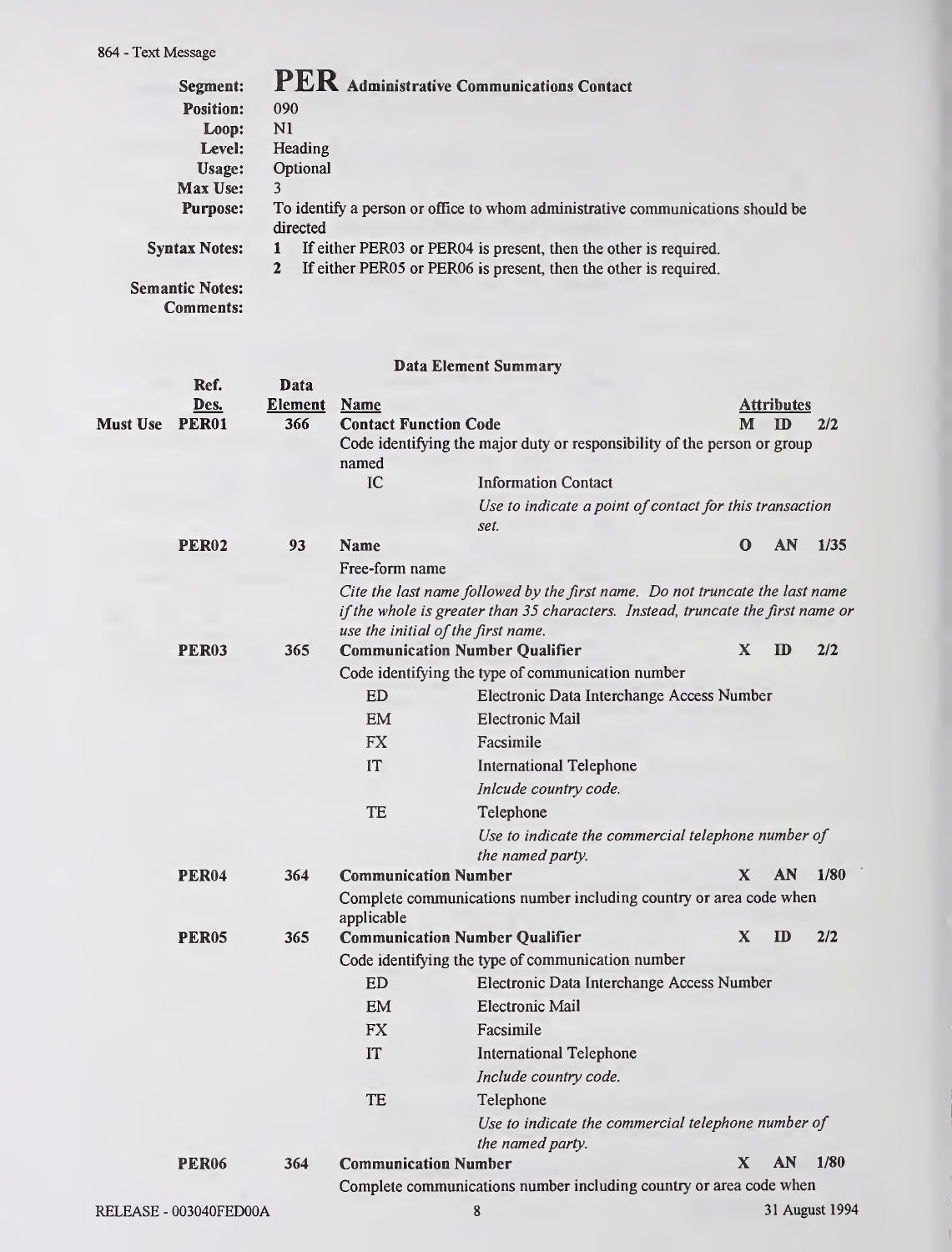applicable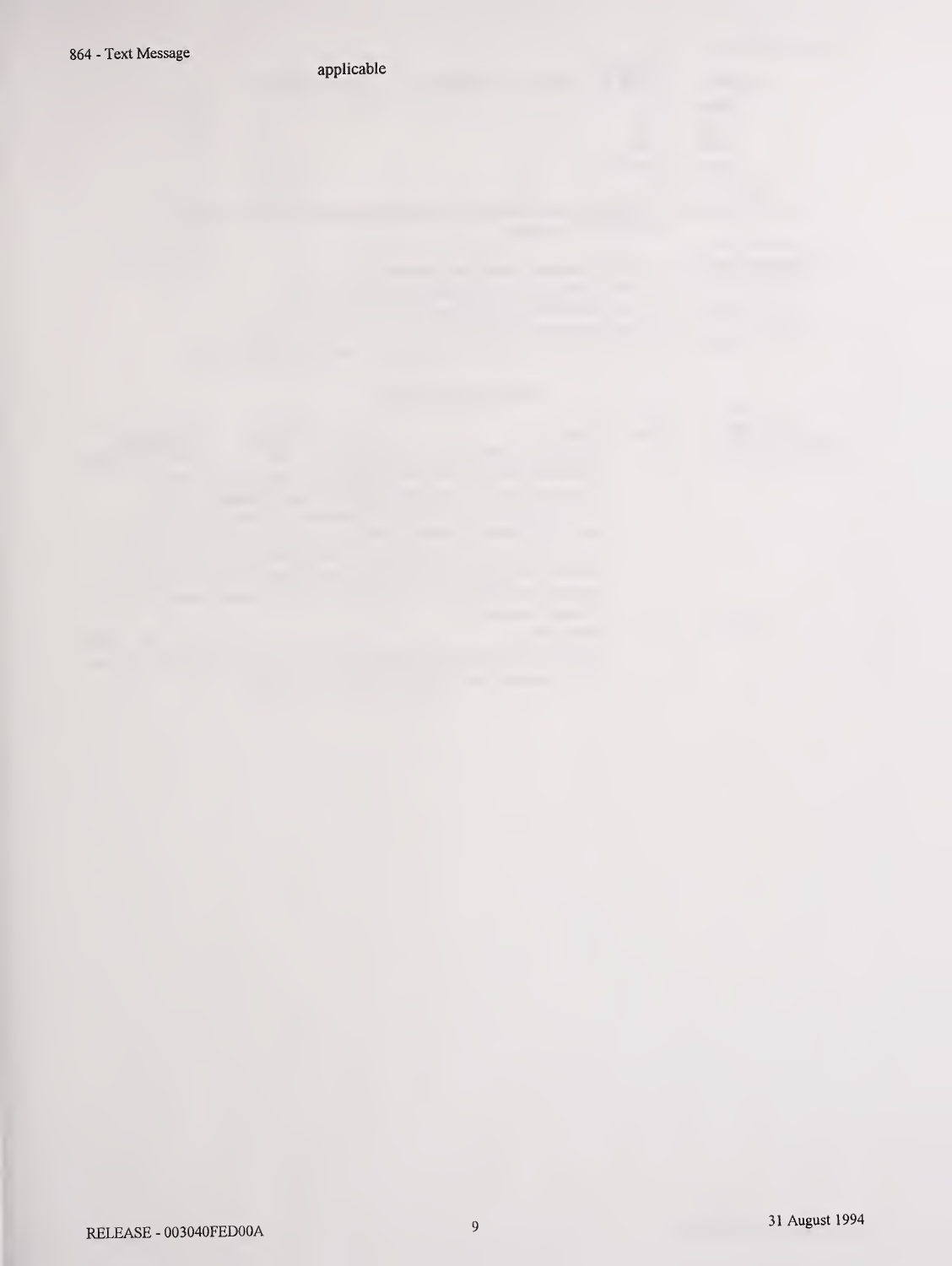|                 | Segment:               |                | MIT Message Identification                                                                                                                                                                                                                                                                                                                                                                                                                                                                                                                                         |                                  |
|-----------------|------------------------|----------------|--------------------------------------------------------------------------------------------------------------------------------------------------------------------------------------------------------------------------------------------------------------------------------------------------------------------------------------------------------------------------------------------------------------------------------------------------------------------------------------------------------------------------------------------------------------------|----------------------------------|
|                 | <b>Position:</b>       | 010            |                                                                                                                                                                                                                                                                                                                                                                                                                                                                                                                                                                    |                                  |
|                 | Loop:                  | <b>MIT</b>     |                                                                                                                                                                                                                                                                                                                                                                                                                                                                                                                                                                    |                                  |
|                 | Level:                 | Detail         |                                                                                                                                                                                                                                                                                                                                                                                                                                                                                                                                                                    |                                  |
|                 | <b>Usage:</b>          | Mandatory      |                                                                                                                                                                                                                                                                                                                                                                                                                                                                                                                                                                    |                                  |
|                 | <b>Max Use:</b>        |                |                                                                                                                                                                                                                                                                                                                                                                                                                                                                                                                                                                    |                                  |
|                 | <b>Purpose:</b>        |                | To identify the beginning of a specific message and to allow the identification of a<br>subject for the message                                                                                                                                                                                                                                                                                                                                                                                                                                                    |                                  |
|                 | <b>Syntax Notes:</b>   |                |                                                                                                                                                                                                                                                                                                                                                                                                                                                                                                                                                                    |                                  |
|                 | <b>Semantic Notes:</b> | 1              | MIT01 contains the message number.                                                                                                                                                                                                                                                                                                                                                                                                                                                                                                                                 |                                  |
|                 |                        | 2              | MIT02 contains the message subject.                                                                                                                                                                                                                                                                                                                                                                                                                                                                                                                                |                                  |
|                 | <b>Comments:</b>       | 1              | MIT03 default is 80 characters.                                                                                                                                                                                                                                                                                                                                                                                                                                                                                                                                    |                                  |
|                 |                        | $\mathbf{2}$   | MIT04 default is 66 lines.                                                                                                                                                                                                                                                                                                                                                                                                                                                                                                                                         |                                  |
|                 | Notes:                 |                | Use this segment to identify a more detailed subject of this text message.                                                                                                                                                                                                                                                                                                                                                                                                                                                                                         |                                  |
|                 |                        |                | <b>Data Element Summary</b>                                                                                                                                                                                                                                                                                                                                                                                                                                                                                                                                        |                                  |
|                 | Ref.                   | Data           |                                                                                                                                                                                                                                                                                                                                                                                                                                                                                                                                                                    |                                  |
|                 | Des.                   | <b>Element</b> | Name                                                                                                                                                                                                                                                                                                                                                                                                                                                                                                                                                               | <b>Attributes</b>                |
| <b>Must Use</b> | MIT <sub>01</sub>      | 127            | <b>Reference Number</b>                                                                                                                                                                                                                                                                                                                                                                                                                                                                                                                                            | M<br>AN<br>1/30                  |
|                 |                        |                | Reference number or identification number as defined for a particular<br>Transaction Set, or as specified by the Reference Number Qualifier.<br>A unique number assigned by the originator of the message to identify<br>multiple messages contained within this transaction set. For example, the<br>number 001 can be used to refer to a message with the subject Packing<br>Requirements, cited in MIT02 and the number 002 can be used in another<br>iteration of this MIT segment to identify a second message with the subject<br><b>Testing Procedures.</b> |                                  |
|                 | MIT <sub>02</sub>      | 352            | <b>Description</b>                                                                                                                                                                                                                                                                                                                                                                                                                                                                                                                                                 | $\mathbf 0$<br>AN<br><b>1/80</b> |
|                 |                        |                | A free-form description to clarify the related data elements and their content                                                                                                                                                                                                                                                                                                                                                                                                                                                                                     |                                  |
|                 |                        |                | Use to provide a more detailed subject of the message.                                                                                                                                                                                                                                                                                                                                                                                                                                                                                                             |                                  |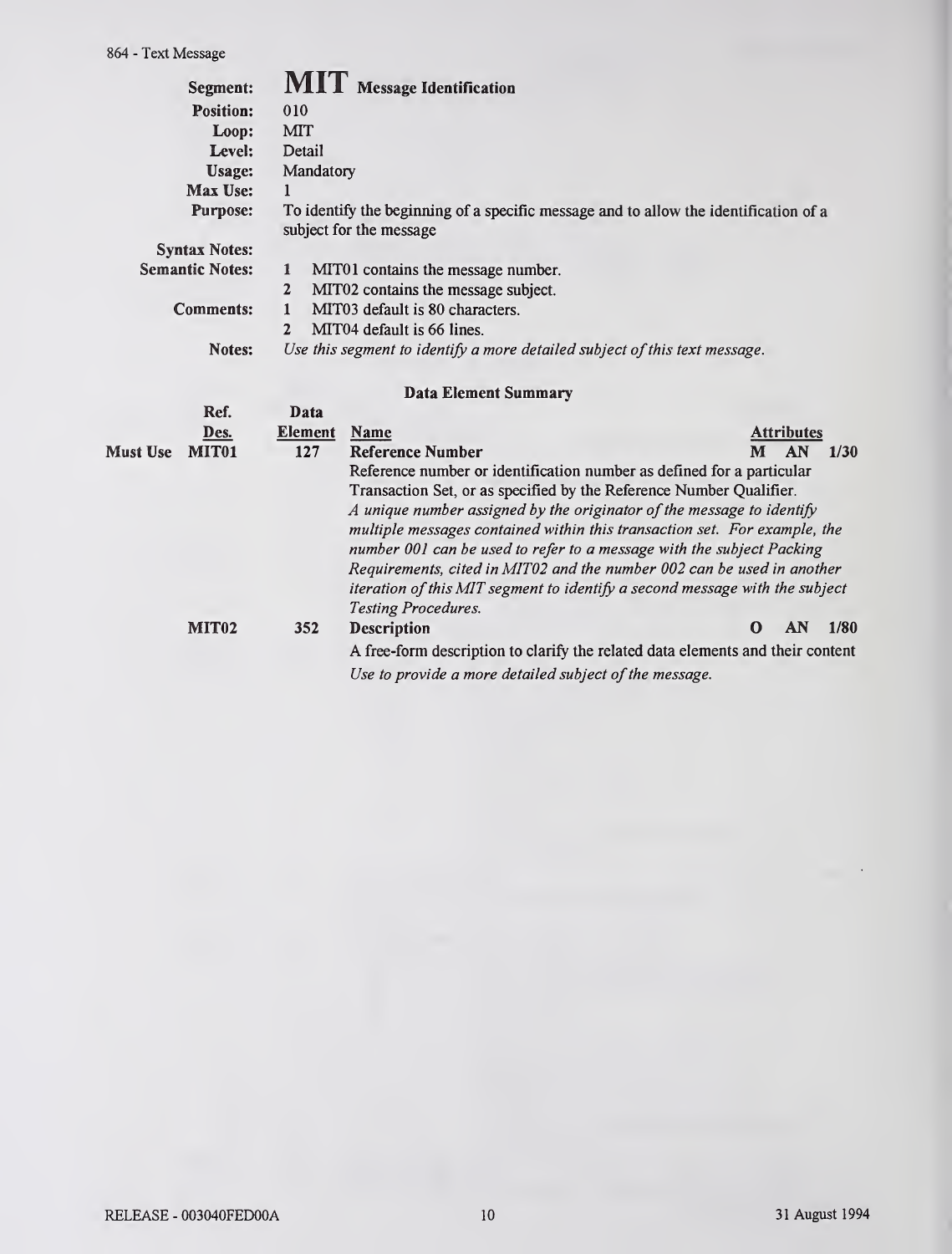| Segment:               |                | MSG Message Text                                                                                                                                                              |                   |
|------------------------|----------------|-------------------------------------------------------------------------------------------------------------------------------------------------------------------------------|-------------------|
| <b>Position:</b>       | 080            |                                                                                                                                                                               |                   |
| Loop:                  | <b>MIT</b>     |                                                                                                                                                                               |                   |
| Level:                 | Detail         |                                                                                                                                                                               |                   |
| Usage:                 | Mandatory      |                                                                                                                                                                               |                   |
| <b>Max Use:</b>        | 100000         |                                                                                                                                                                               |                   |
| <b>Purpose:</b>        |                | To provide a free form format that would allow the transmission of text information.                                                                                          |                   |
| <b>Syntax Notes:</b>   |                |                                                                                                                                                                               |                   |
| <b>Semantic Notes:</b> |                |                                                                                                                                                                               |                   |
| <b>Comments:</b>       | 1              | MSG02 is not related to the specific characteristics of a printer, but identifies top of<br>page, advance a line, etc.                                                        |                   |
| Notes:                 | characters.    | Use full 264 character capability of data element 933 (MSG01) unless specifically<br>advised by the trading partner to limit length of any one iteration of the segment to 80 |                   |
|                        |                | <b>Data Element Summary</b>                                                                                                                                                   |                   |
| Ref.                   | Data           |                                                                                                                                                                               |                   |
| Des.                   | <b>Element</b> | <b>Name</b>                                                                                                                                                                   | <b>Attributes</b> |
| MSG01<br>Must Use      | 933            | <b>Free-Form Message Text</b><br>Free-form message text                                                                                                                       | AN<br>M<br>1/264  |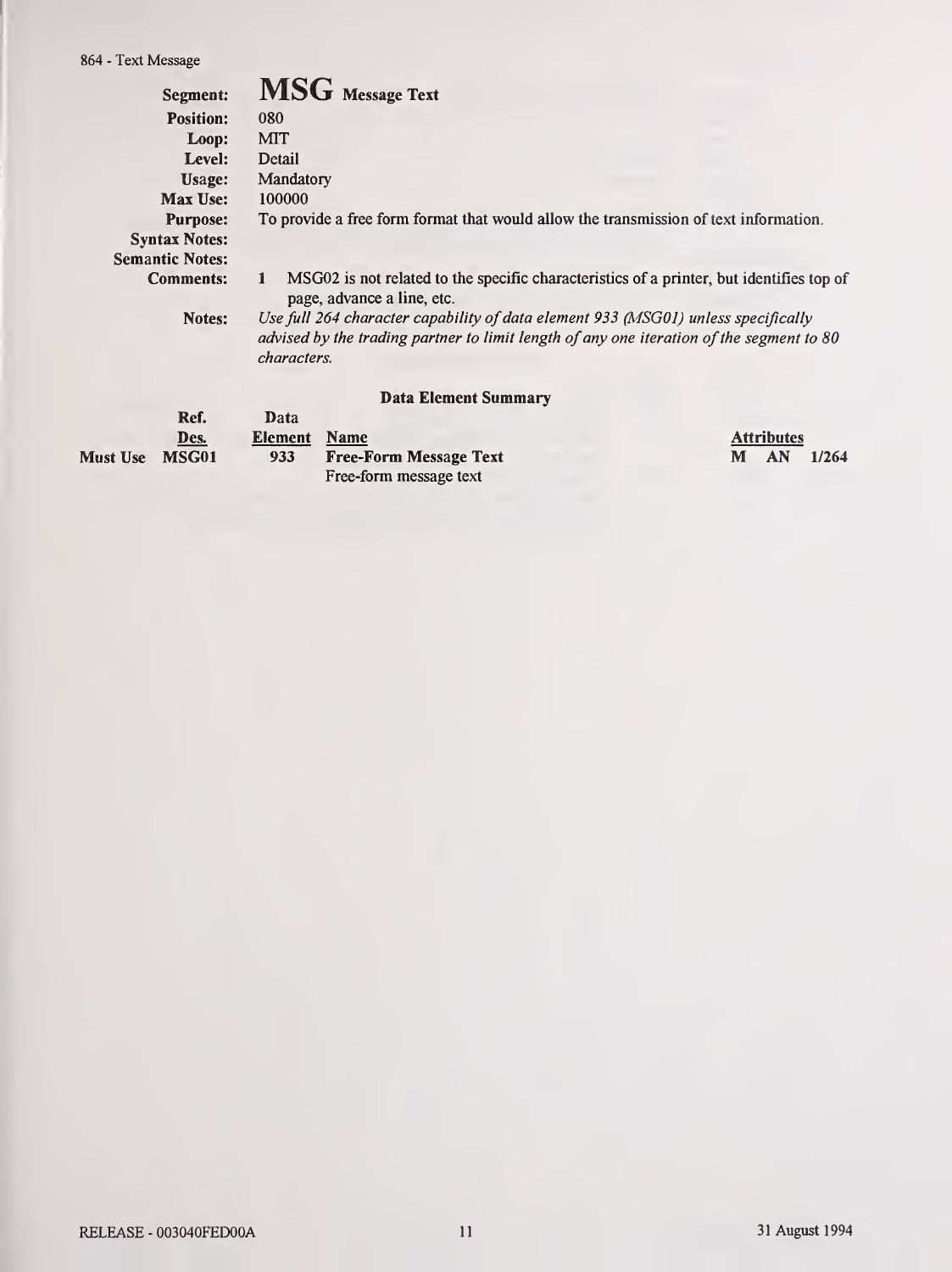|                 | Segment:               | <b>SE</b> | <b>Transaction Set Trailer</b>                                                                                                                           |                   |             |
|-----------------|------------------------|-----------|----------------------------------------------------------------------------------------------------------------------------------------------------------|-------------------|-------------|
|                 | <b>Position:</b>       | 010       |                                                                                                                                                          |                   |             |
|                 | Loop:                  |           |                                                                                                                                                          |                   |             |
|                 | Level:                 | Summary   |                                                                                                                                                          |                   |             |
|                 | <b>Usage:</b>          | Mandatory |                                                                                                                                                          |                   |             |
|                 | <b>Max Use:</b>        | -1        |                                                                                                                                                          |                   |             |
|                 | <b>Purpose:</b>        |           | To indicate the end of the transaction set and provide the count of the transmitted<br>segments (including the beginning (ST) and ending (SE) segments). |                   |             |
|                 | <b>Syntax Notes:</b>   |           |                                                                                                                                                          |                   |             |
|                 | <b>Semantic Notes:</b> |           |                                                                                                                                                          |                   |             |
|                 | <b>Comments:</b>       | 1         | SE is the last segment of each transaction set.                                                                                                          |                   |             |
|                 |                        |           |                                                                                                                                                          |                   |             |
|                 |                        |           | <b>Data Element Summary</b>                                                                                                                              |                   |             |
|                 | Ref.                   | Data      |                                                                                                                                                          |                   |             |
|                 | Des.                   | Element   | Name                                                                                                                                                     | <b>Attributes</b> |             |
| <b>Must Use</b> | <b>SE01</b>            | 96        | <b>Number of Included Segments</b><br>M                                                                                                                  | N <sub>0</sub>    | <b>1/10</b> |
|                 |                        |           | Total number of segments included in a transaction set including ST and SE<br>segments                                                                   |                   |             |
| <b>Must Use</b> | <b>SE02</b>            | 329       | <b>Transaction Set Control Number</b><br>M                                                                                                               | AN                | 4/9         |
|                 |                        |           | Identifying control number that must be unique within the transaction set<br>functional group assigned by the originator for a transaction set           |                   |             |

Cite the same number as the one in the ST02.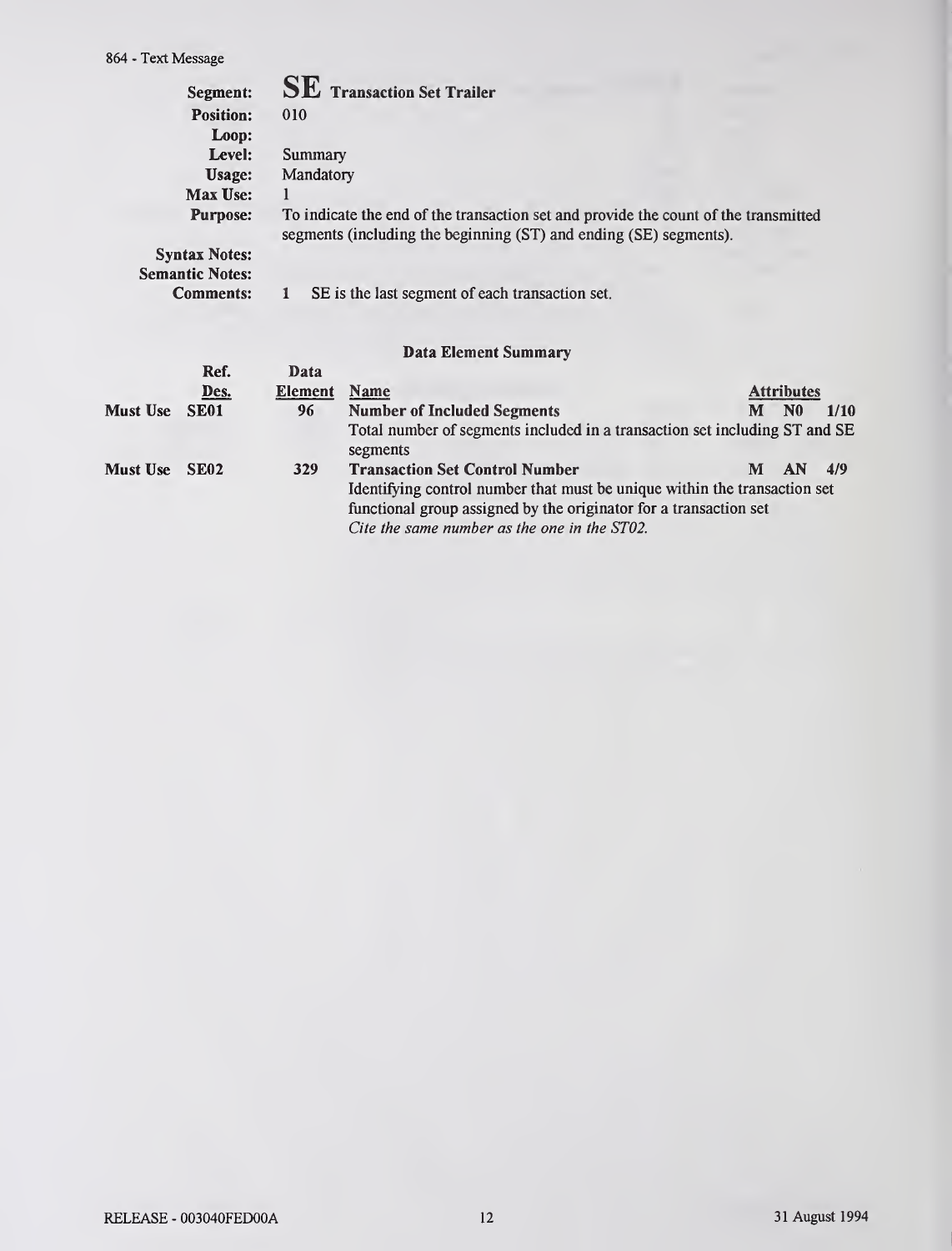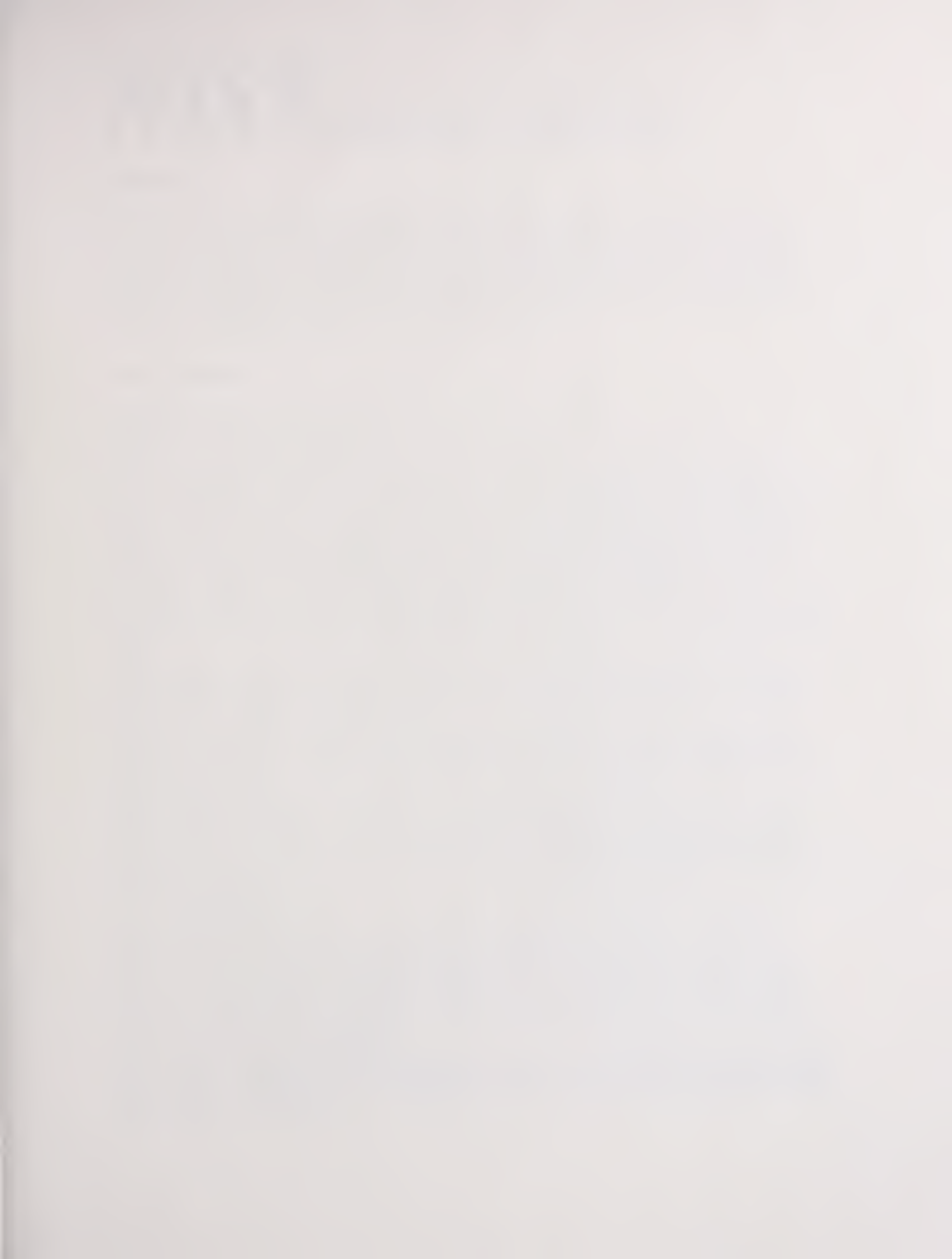f,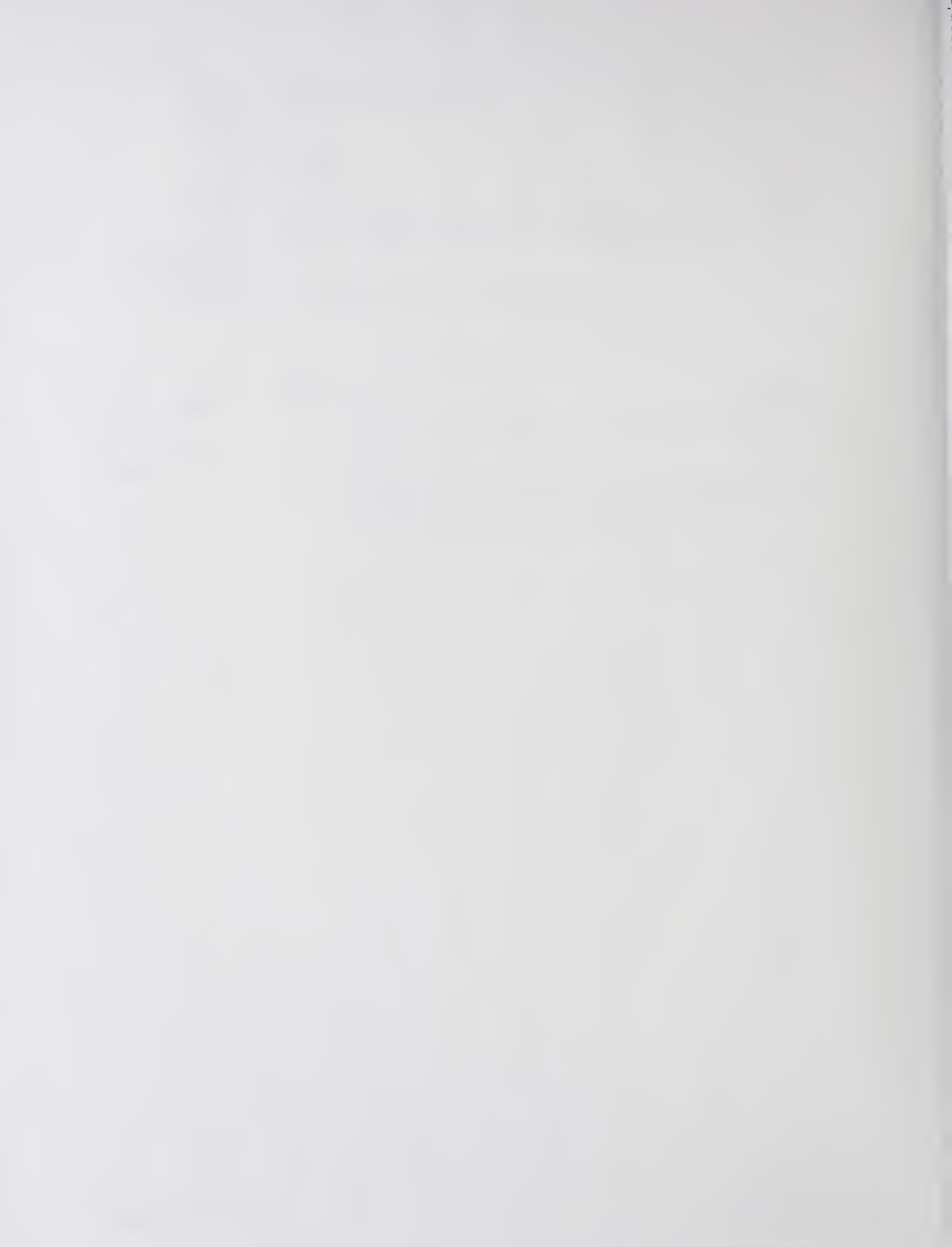# NIST Technical Publications

## Periodical

Journal of Research of the National Institute of Standards and Technology—Reports NIST research and development in those disciplines of the physical and engineering sciences in which the Institute is active. These include physics, chemistry, engineering, mathematics, and computer sciences. Papers cover a broad range of subjects, with major emphasis on measurement methodology and the basic technology underlying standardization. Also included from time to time are survey articles on topics closely related to the Institute's technical and scientific programs. Issued six times a year.

#### Nonperiodicals

Monographs—Major contributions to the technical literature on various subjects related to the Institute's scientific and technical activities.

Handbooks—Recommended codes of engineering and industrial practice (including safety codes) developed in cooperation with interested industries, professional organizations, and regulatory bodies.

Special Publications—Include proceedings of conferences sponsored by NIST, NIST annual reports, and other special publications appropriate to this grouping such as wall charts, pocket cards, and bibliographies.

National Standard Reference Data Series—Provides quantitative data on the physical and chemical properties of materials, compiled from the world's literature and critically evaluated. Developed under a worldwide program coordinated by NIST under the authority of the National Standard Data Act (Public Law 90-396). NOTE: The Journal of Physical and Chemical Reference Data (JPCRD) is published bimonthly for NIST by the American Chemical Society (ACS) and the American Institute of Physics (AIP). Subscriptions, reprints, and supplements are available from ACS, <sup>1155</sup> Sixteenth St., NW, Washington, DC 20056.

Building Science Series—Disseminates technical information developed at the Institute on building materials, components, systems, and whole structures. The series presents research results, test methods, and performance criteria related to the structural and environmental functions and the durability and safety characteristics of building elements and systems.

Technical Notes—Studies or reports which are complete in themselves but restrictive in their treatment of a subject. Analogous to monographs but not so comprehensive in scope or definitive in treatment of the subject area. Often serve as a vehicle for final reports of work performed at NIST under the sponsorship of other government agencies.

Voluntary Product Standards—Developed under procedures published by the Department of Commerce in Part 10, Title 15, of the Code of Federal Regulations. The standards establish nationally recognized requirements for products, and provide all concerned interests with a basis for common understanding of the characteristics of the products. NIST administers this program in support of the efforts of private-sector standardizing organizations.

#### Order the following NIST publications—FIPS and NISTIRs—from the National Technical Information Service, Springfield, VA 22161.

Federal Information Processing Standards Publications (FIPS PUB)—Publications in this series collectively constitute the Federal Information Processing Standards Register. The Register serves as the official source of information in the Federal Government regarding standards issued by NIST pursuant to the Federal Property and Administrative Services Act of 1949 as amended. Public Law 89-306 (79 Stat. 1127), and as implemented by Executive Order 11717 (38 FR 12315, dated May 11, 1973) and Part 6 of Title <sup>15</sup> CFR (Code of Federal Regulations).

NIST Interagency Reports (NISTIR)—<sup>A</sup> special series of interim or final reports on work performed by NIST for outside sponsors (both government and nongovernment). In general, initial distribution is handled by the sponsor; public distribution is by the National Technical Information Service, Springfield, VA 22161, in paper copy or microfiche form.